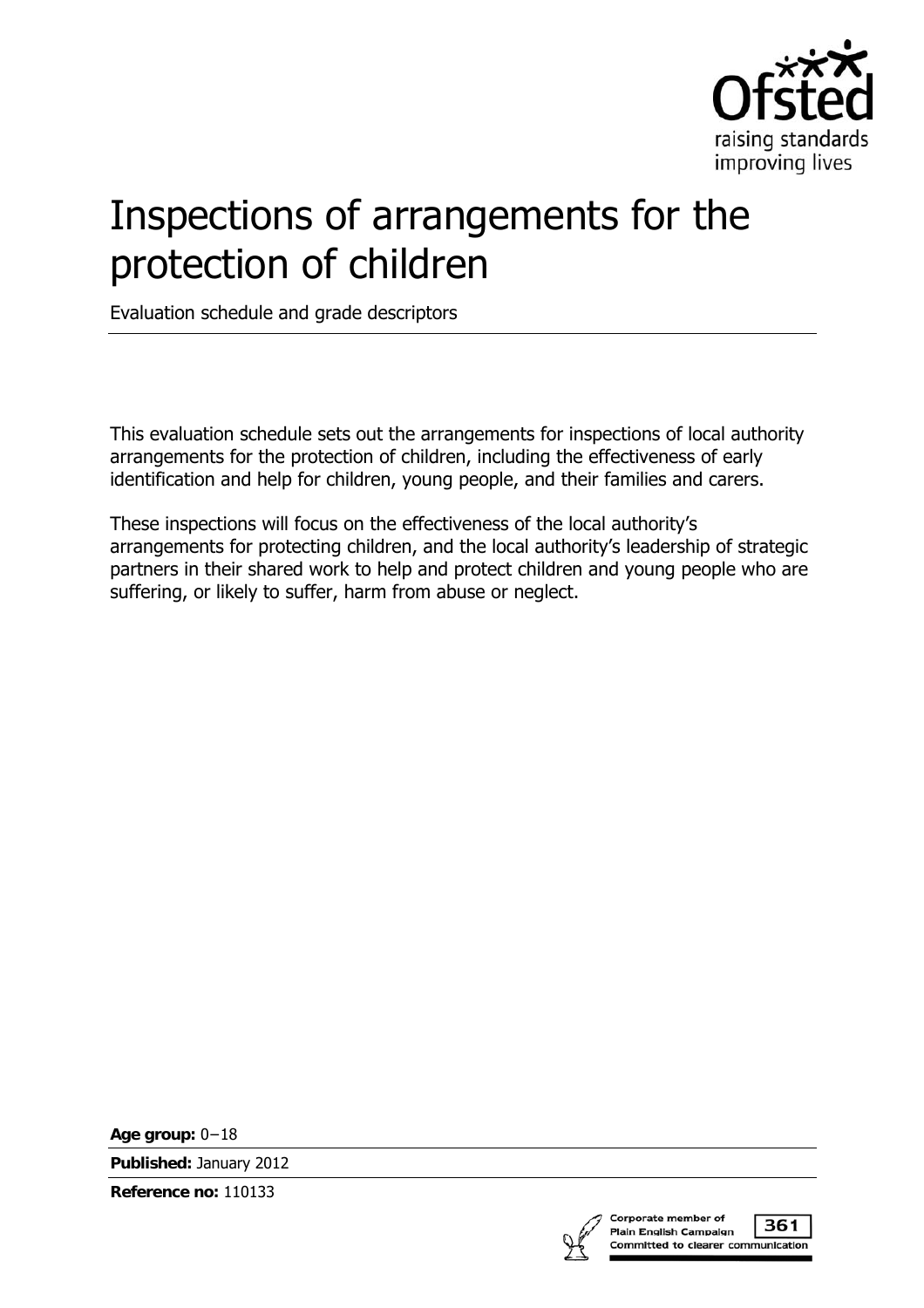The Office for Standards in Education, Children's Services and Skills (Ofsted) regulates and inspects to achieve excellence in the care of children and young people, and in education and skills for learners of all ages. It regulates and inspects childcare and children's social care, and inspects the Children and Family Court Advisory Support Service (Cafcass), schools, colleges, initial teacher training, work-based learning and skills training, adult and community learning, and education and training in prisons and other secure establishments. It assesses council children's services, and inspects services for looked after children, safeguarding and child protection.

If you would like a copy of this document in a different format, such as large print or Braille, please telephone 0300 123 1231, or email enquiries@ofsted.gov.uk.

You may reuse this information (not including logos) free of charge in any format or medium, under the terms of the Open Government Licence. To view this licence, visit www.nationalarchives.gov.uk/doc/open-government-licence/, write to the Information Policy Team, The National Archives, Kew, London TW9 4DU, or email: psi@nationalarchives.gsi.gov.uk.

This publication is available at www.ofsted.gov.uk/resources/110132.

Interested in our work? You can subscribe to our website for news, information and updates at www.ofsted.gov.uk/user.

Piccadilly Gate Store Street Manchester M1 2WD

T: 0300 123 1231 Textphone: 0161 618 8524 E: enquiries@ofsted.gov.uk W: www.ofsted.gov.uk

No. 110133 © Crown copyright 2012

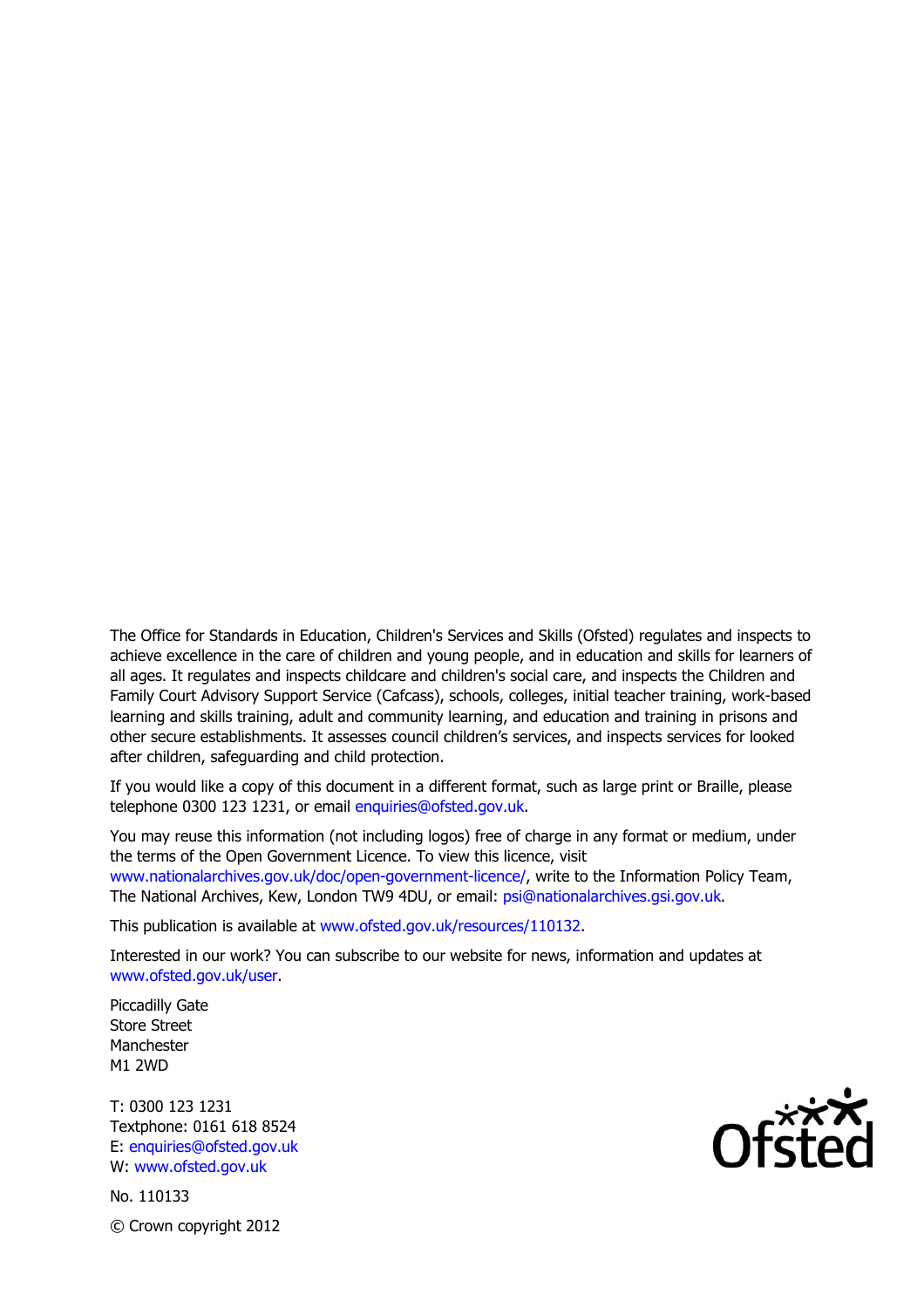# **Contents**

| <b>Introduction</b>                                                                                                                                                           | 4        |
|-------------------------------------------------------------------------------------------------------------------------------------------------------------------------------|----------|
| <b>Scope of inspection</b>                                                                                                                                                    | 4        |
| <b>Overall effectiveness</b><br>Grade descriptors: Overall effectiveness                                                                                                      | 5<br>5   |
| The effectiveness of the help and protection provided to children, young                                                                                                      |          |
| people, and their families and carers<br>Grade descriptors: The effectiveness of the help and protection provided to<br>children, young people, and their families and carers | 7<br>7   |
| The quality of practice<br>Grade descriptors: The quality of practice                                                                                                         | 9<br>10  |
| Leadership and governance<br>Grade descriptors: Leadership and governance                                                                                                     | 12<br>13 |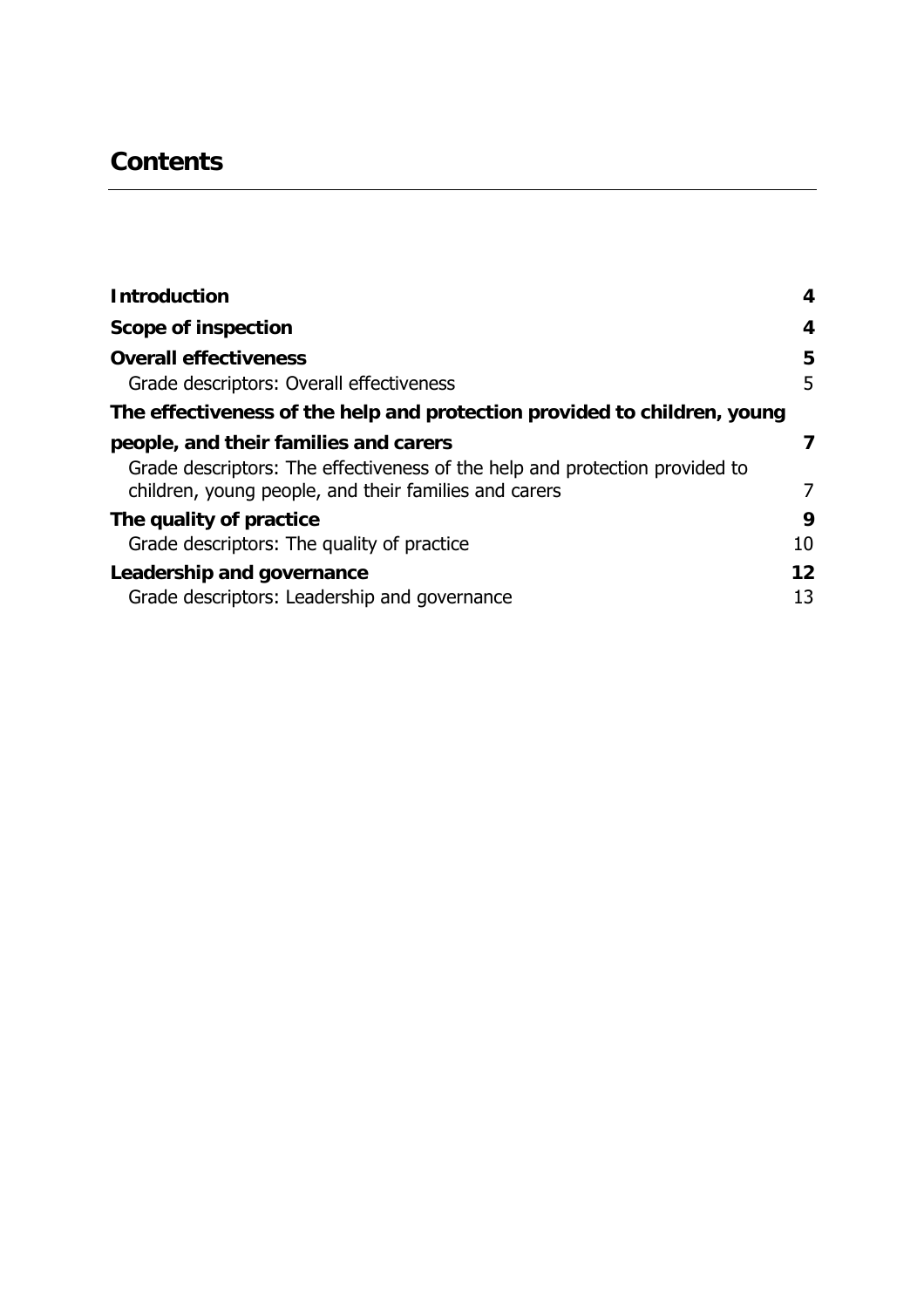

# **Introduction**

- 1. This evaluation schedule outlines the main aspects of an inspection of local authority arrangements for the protection of children. It sets out the areas that inspectors will evaluate and the grade descriptors they will use to arrive at their judgements.
- 2. The evaluation schedule for the inspection of arrangements for the protection of children inspection can be summarised as:
	- Overall effectiveness, including areas for development.
	- $\blacksquare$  The effectiveness of the help and protection provided to children, young people, and their families and carers.
	- $\blacksquare$  The quality of practice.
	- Leadership and governance.
- 3. This document should be read alongside the Framework for the inspection of local authority arrangements for the protection of children. $^1$

## **Scope of inspection**

- 4. The inspection will consider key aspects of a child's journey through the child protection system, focusing on the experiences of the child or young person, and the effectiveness of the help and protection that they are offered.
- 5. The inspection will focus on the effectiveness of multi-agency arrangements: for identifying children who are suffering, or likely to suffer, harm from abuse or neglect; and for the provision of early help where it is needed. It will also consider the effectiveness of the local authority and its partners in protecting these children if the risk remains or intensifies.

This includes:

- $\blacksquare$  those children and young people identified by other services such as adult social care, schools, police, health services and children's centres – as at risk of harm, but who have not yet reached the significant harm threshold (the threshold of 'suffering or likely to suffer significant harm'), and for whom a preventative service would reduce the likelihood of that risk or harm escalating
- those children and young people referred to the local authority, including: those where urgent action has to be taken to protect them; those subject to further assessment; and those subject to child protection enquiries<sup>2</sup>

j

 $1$  Framework for the inspection of local authority arrangements for the protection of children (110132), Ofsted, 2012; www.ofsted.gov.uk/resources/110132. The Children Act 1989, section 47; www.legislation.gov.uk/ukpga/1989/41/contents.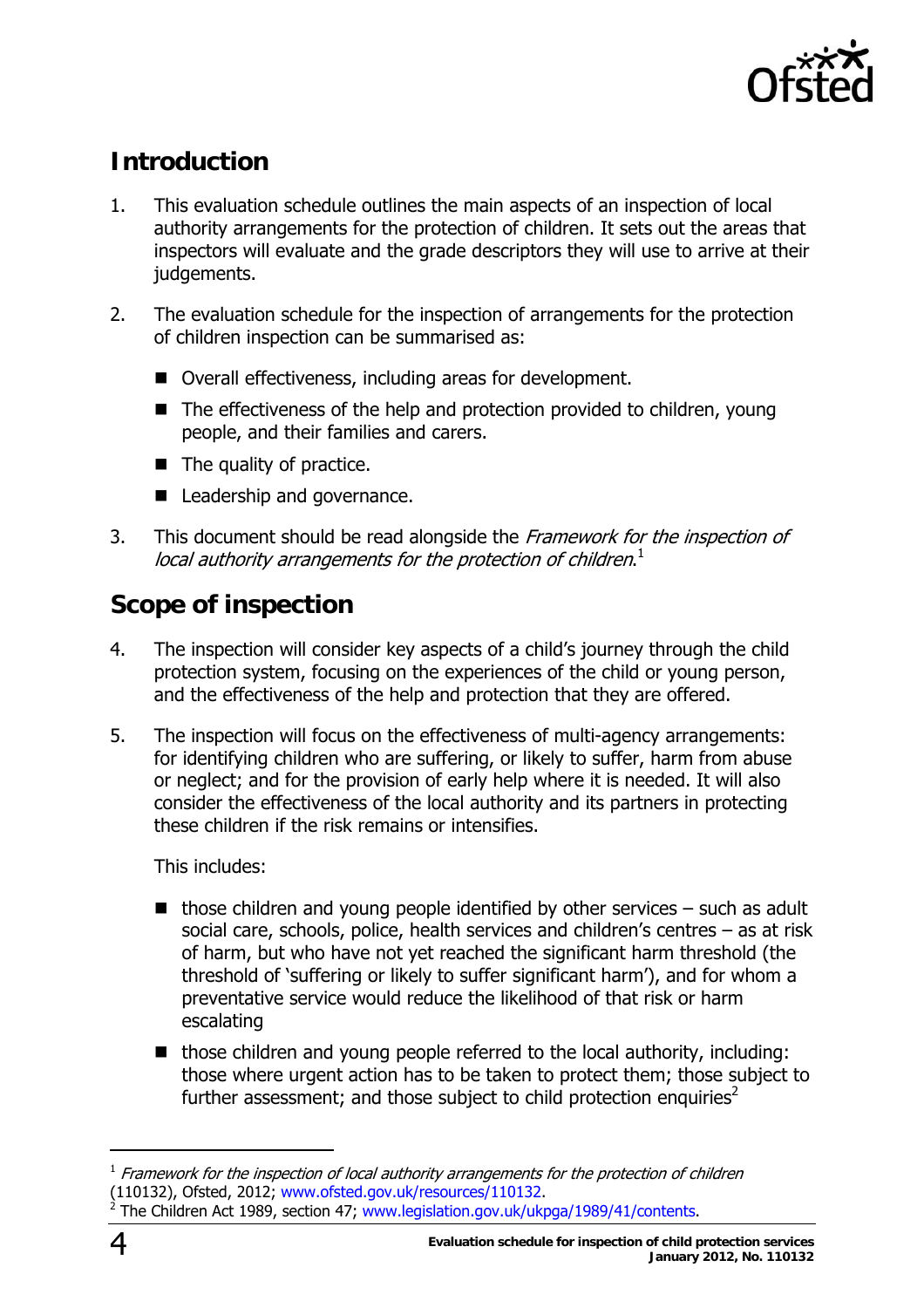

- $\blacksquare$  those who become the subject of a multi-agency child protection plan that sets out the help that will be provided to them and their families to keep them safe and to promote their welfare
- $\blacksquare$  those children and young people who are receiving social work services from the local authority where there are significant levels of concern about their safety and welfare, but these have not reached the significant harm threshold
- $\blacksquare$  those children and young people who are assessed to no longer needing a child protection plan, but who may have continuing needs for help and support.

#### **Overall effectiveness**

- 6. Inspectors will consider evidence and judgements from across the evaluation schedule before arriving at the overall effectiveness judgement. They will take into account the extent to which the local authority and its partners:
	- are protecting children effectively
	- are providing effective help to children and young people and their families, at the point where concerns are first identified, and at and after the point of referral to children's social care, leading to improved outcomes
	- **E** are providing help based on an understanding of both the population of children, young people and families that require help and the experience and individual needs of children, young people and families
	- ensure that practice is child-centred and focused on identifying and protecting children and young people at risk of harm, through robust risk management and decision making at all points in the child's journey
	- demonstrate strategic leadership and governance that improves the help and protection offered to children and young people
	- are continuously learning, including learning from feedback from children, young people, families and carers, and from practitioners.

#### **Grade descriptors: Overall effectiveness**

| Grade 1:<br>Outstanding | Overall effectiveness is likely to be outstanding when the following<br>apply.                                                                                                                                                                                                                                                                |
|-------------------------|-----------------------------------------------------------------------------------------------------------------------------------------------------------------------------------------------------------------------------------------------------------------------------------------------------------------------------------------------|
|                         | Work with children, young people and families is consistently of a<br>high quality, delivering measurably improved outcomes for most<br>children and young people, including for those from hard to reach<br>groups.                                                                                                                          |
|                         | Leadership and governance drives improvement across the child<br>protection system and is visible and effective in sustaining high-<br>quality child protection services, including early help services, for<br>all children and young people. Services are responsive to<br>changing need and change is consistently implemented effectively |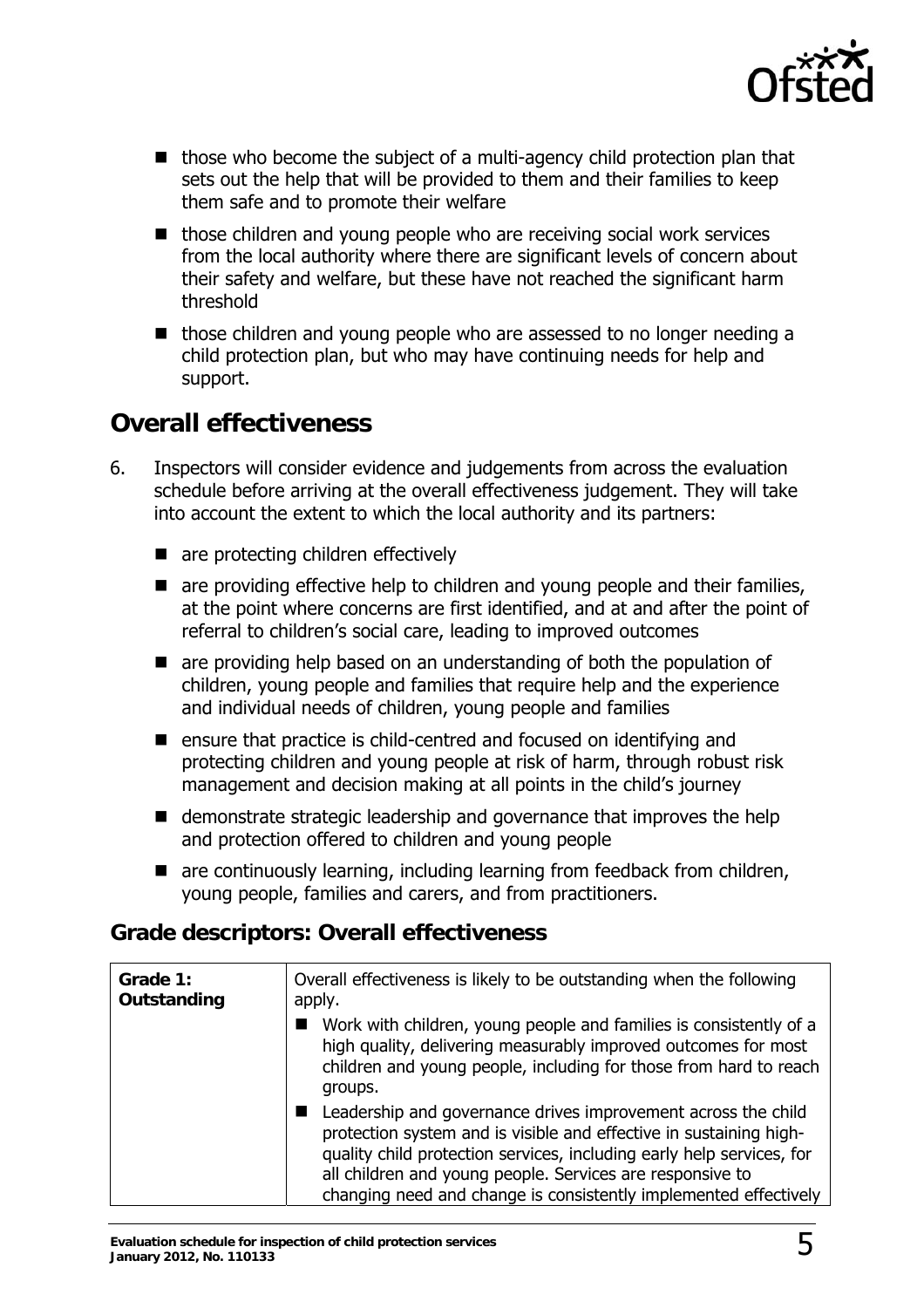

|                        | and delivers clear benefits to children, young people and families.                                                                                                                                                                                                                                                                                                                                                                                                                               |
|------------------------|---------------------------------------------------------------------------------------------------------------------------------------------------------------------------------------------------------------------------------------------------------------------------------------------------------------------------------------------------------------------------------------------------------------------------------------------------------------------------------------------------|
|                        | Effective and continuous learning, challenge and aspiration<br>ensure help and protection for children and young people that<br>deliver improved outcomes for the most vulnerable and hard to<br>reach children. There is effective and continuous learning that<br>impacts positively on practice.                                                                                                                                                                                               |
| Grade 2:               | Overall effectiveness is likely to be good when the following apply.                                                                                                                                                                                                                                                                                                                                                                                                                              |
| Good                   | Practice is focused on the needs and views of children, young<br>people and their families and their views inform the help that they<br>experience. The quality of practice experienced by children,<br>young people and families is adequate in nearly all cases and<br>good in most. This is leading to improved outcomes for most<br>children, including some hard to reach groups. Help and<br>protection are delivered through a coordinated multi-agency<br>response.                       |
|                        | A well coordinated multi-agency early help offer is available to<br>meet the diverse needs of the local population. Leaders have a<br>track record of understanding the strengths and weaknesses of<br>their services, tackling the issues and delivering improvement.                                                                                                                                                                                                                            |
|                        | The views and experiences of children, young people and their<br>families are at the centre of service development and strategic<br>thinking. A learning culture is well embedded and ensures that<br>opportunities for learning and improvement at individual and<br>strategic levels are taken.                                                                                                                                                                                                 |
| Grade 3:<br>Adequate   | Overall effectiveness is likely to be adequate when the following<br>apply.                                                                                                                                                                                                                                                                                                                                                                                                                       |
|                        | There are no systemic failures that lead to children failing to be<br>■<br>protected. Practice is child-centred and based on sound risk<br>management that ensures that children and young people are<br>protected and children receive some help at all stages of their<br>journey. Early help prevents some children's situations escalating<br>into child protection concerns. The views of children, young<br>people and their families inform the help that they experience.                 |
|                        | ■ Leadership and governance arrangements ensure that children<br>and young people are protected and that they receive some help<br>at all stages of their journey. Early help and intervention services<br>are available and accessible. Leaders know and understand the<br>strengths and weaknesses of their services and those in the<br>partnership, and are taking action to improve where appropriate.<br>Performance information is used effectively to inform learning and<br>development. |
|                        | Opportunities are taken for learning and the development of<br>$\blacksquare$<br>practice, although this might not be systematically embedded.                                                                                                                                                                                                                                                                                                                                                    |
| Grade 4:<br>Inadequate | The overall effectiveness judgement is likely to be inadequate if it<br>fails to meet the requirements for an adequate judgement, or if there<br>are significant systemic failures and, as a result, children and young<br>people are inadequately protected and/or at risk of significant harm.                                                                                                                                                                                                  |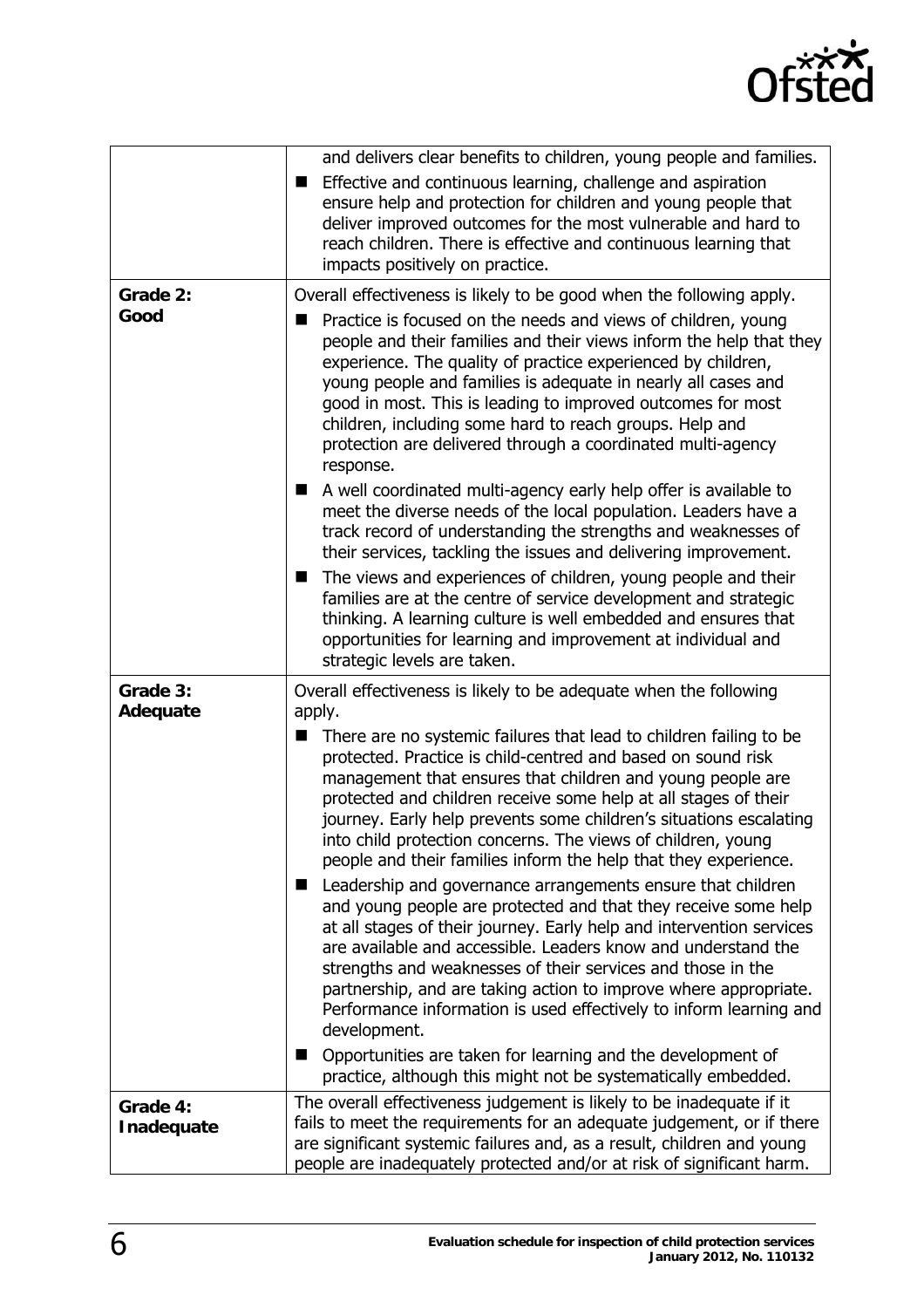

### **The effectiveness of the help and protection provided to children, young people, and their families and carers**

- 7. To make their judgement, inspectors will evaluate the extent to which:
	- children and young people are protected, risks are managed and the help provided reduces the risk of, or actual, harm to them
	- children, young people and their families feel that they have been effectively helped
	- children, young people and their families understand the intentions of the help and protection they receive
	- $\blacksquare$  the help and protection received is responsive to the child, young person and family's ethnicity, culture, religion, language or disability
	- $\blacksquare$  there is an early help offer that reflects the needs of the population and is accessible
	- the help and protection of children and young people is well coordinated between agencies, proportionate, meets children's needs and is provided early in the emergence of a problem at any stage in their lives
	- $\blacksquare$  the help given is proportionate to risk; children and families are not subjected unnecessarily to formal child protection processes.

#### **Grade descriptors: The effectiveness of the help and protection provided to children, young people, and their families and carers**

| Grade 1:<br>Outstanding | The effectiveness of help and protection is likely to be outstanding if<br>the requirements for a good judgement are met and, in addition, there<br>are examples of highly effective help and protection, such as the<br>following. |
|-------------------------|-------------------------------------------------------------------------------------------------------------------------------------------------------------------------------------------------------------------------------------|
|                         | • Children and young people at risk of harm are identified and<br>protected and, in all cases, their needs are responded to in an<br>effective and purposeful way.                                                                  |
|                         | ■ Early help is effective in identifying and improving outcomes for<br>particularly hard to reach groups.                                                                                                                           |
|                         | Innovative practice leads to significantly improved outcomes for<br>$\mathbf{r}$<br>children and young people.                                                                                                                      |
|                         | Multi-agency working is of an exceptionally high quality and<br>$\blacksquare$<br>ensures that children, young people and families can easily<br>access coordinated help that makes a significant difference.                       |
|                         | ■ There is evidence of sustained positive outcomes and a<br>significantly reducing need for further intervention for children<br>and young people, as a consequence of the help and protection<br>they receive.                     |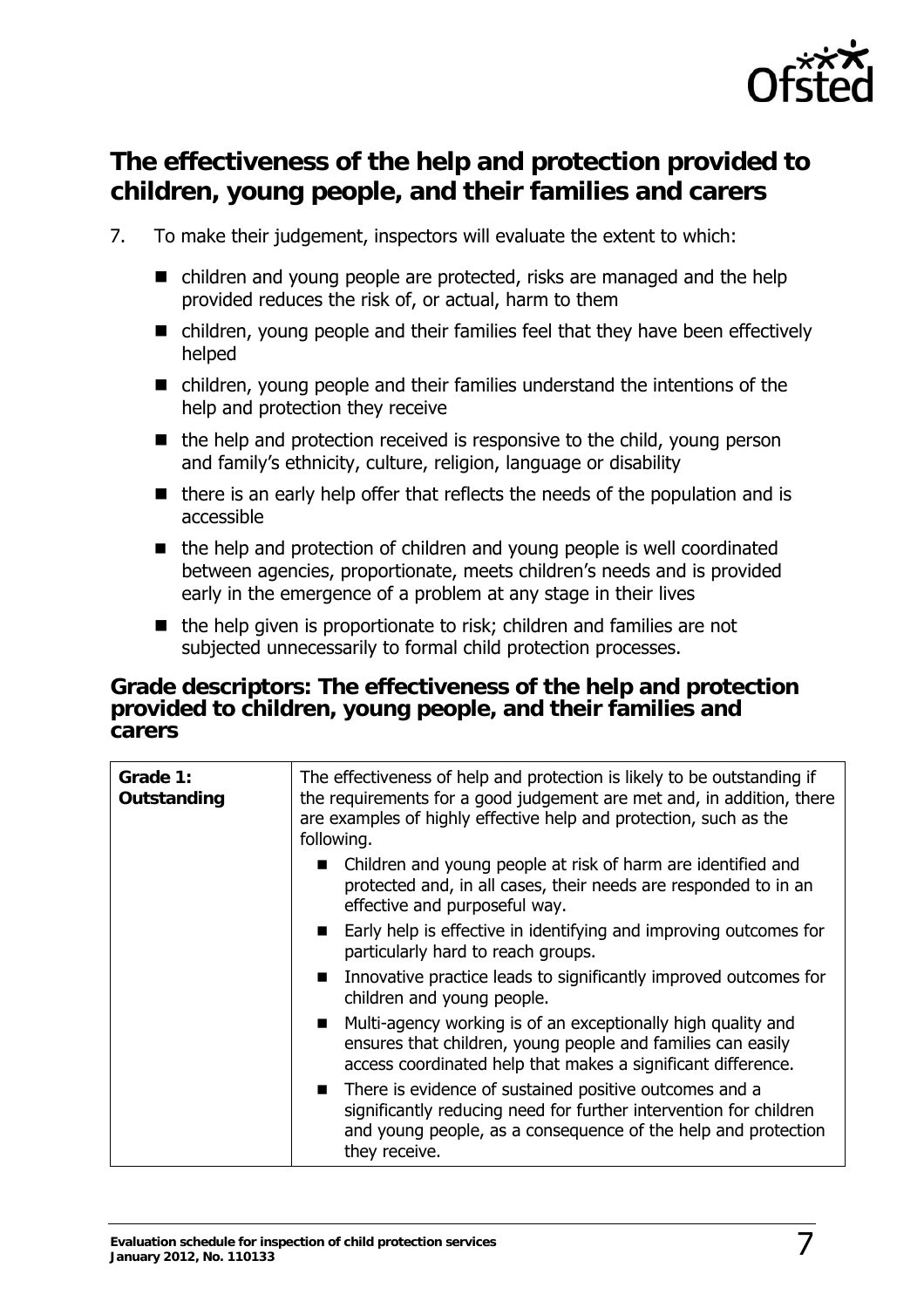

| Grade 2:<br>Good     | The effectiveness of the help and protection is likely to be good if all<br>the requirements for an adequate judgement are met and some of<br>those requirements are exceeded, in addition to the following.<br>Children, young people and their families clearly understand the<br>■<br>intentions of the help they receive. |
|----------------------|-------------------------------------------------------------------------------------------------------------------------------------------------------------------------------------------------------------------------------------------------------------------------------------------------------------------------------|
|                      | Most children, young people and their families feel that they<br>п<br>have been effectively helped.                                                                                                                                                                                                                           |
|                      | Multi-agency services are effective in offering help and working<br>■<br>together to protect children.                                                                                                                                                                                                                        |
|                      | The help and protection given to children and young people is<br>■<br>equally accessible and robust, irrespective of the ethnicity,<br>culture, religion, language or disability of the child, young person<br>and family.                                                                                                    |
|                      | Services are well coordinated, proportionate, and are provided<br>$\blacksquare$<br>early in the emergence of a problem at any stage in their lives.                                                                                                                                                                          |
|                      | There is a diverse and wide ranging early help offer that is<br>$\blacksquare$<br>accessible and reflects the needs of the population.                                                                                                                                                                                        |
|                      | Early help enables children and young people to develop in line<br>with their peers and to access similar life experiences, such as<br>maintaining attendance and learning at school.                                                                                                                                         |
| Grade 3:<br>Adequate | The effectiveness of the help and protection judgement is likely to be<br>adequate if the following apply.                                                                                                                                                                                                                    |
|                      | Children and young people at risk of harm are identified and<br>protected and, in the majority of cases, their needs are<br>responded to in an effective and purposeful way.                                                                                                                                                  |
|                      | Risks are well assessed and well managed.<br>■                                                                                                                                                                                                                                                                                |
|                      | There are no cases identified in which children are currently at<br>$\blacksquare$<br>risk of, or suffering, significant harm as a result of systemic<br>deficits in practice or management.                                                                                                                                  |
|                      | The majority of children, young people and their families feel<br>■<br>that they have been effectively helped.                                                                                                                                                                                                                |
|                      | Early help is available and accessible.                                                                                                                                                                                                                                                                                       |
|                      | The help and protection received is sensitive and responsive to<br>■<br>ethnicity, culture, religion, language or disability.                                                                                                                                                                                                 |
|                      | As a consequence of the early help offered, circumstances have<br>П<br>improved and, in some cases, the need for targeted services has<br>reduced or been avoided.                                                                                                                                                            |
|                      | Agencies work together effectively to provide help to children<br>■<br>and young people in need of protection.                                                                                                                                                                                                                |
|                      | The help given is proportionate to risk; children and families are<br>■<br>not subjected unnecessarily to formal child protection processes.                                                                                                                                                                                  |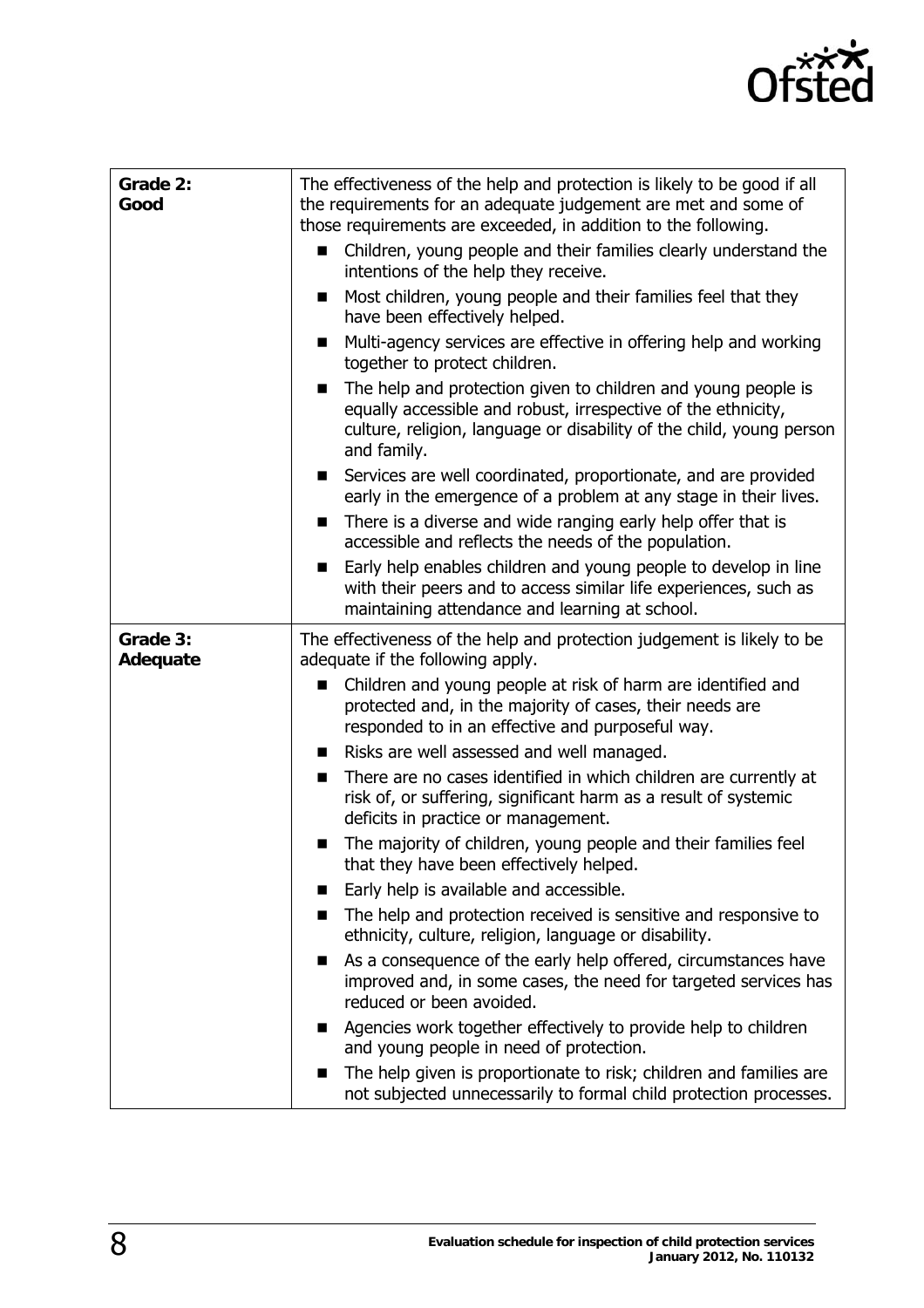

| Grade 4:<br>Inadequate | The effectiveness of the help and protection judgement is likely to be<br>inadequate if it fails to meet the requirements for an adequate<br>judgement, or there are significant failures in the effectiveness of the<br>help and protection provided and, as a result, children and young<br>people receive ineffective early help and/or are inadequately |
|------------------------|-------------------------------------------------------------------------------------------------------------------------------------------------------------------------------------------------------------------------------------------------------------------------------------------------------------------------------------------------------------|
|                        | protected.                                                                                                                                                                                                                                                                                                                                                  |

#### **The quality of practice**

- 8. To make their judgement, inspectors will evaluate the extent to which:
	- children and young people who are the subject of concern are consistently seen and seen alone by a social worker who builds an effective relationship with the child
	- children and young people are listened to and heard, and practice is focused on their experiences, including their feedback about the effectiveness of the help at all stages of their journey
	- universal services, including those providing early help, make appropriate referrals for children and young people to social care
	- social work expertise and advice is available to other professionals to support them in determining whether a referral should be made to children's social care
	- management oversight of social work practice includes supervision that is effective, robust, systematic, challenging, and recorded
	- thresholds for access to services are clear, understood and implemented locally by all professionals working with children, young people and families
	- $\blacksquare$  there is an effective and timely response to referrals and contacts, including out of hours
	- $\blacksquare$  section 47 enquiries are thorough and timely and always carried out by a qualified and suitably experienced social worker; findings in relation to significant harm are clear
	- assessments, including common assessments, are timely, effective and result in a direct offer of help or appropriate protection where appropriate
	- help and protection is the subject of a clear, outcome-focused plan that is shared with, and understood by, the family and regularly reviewed
	- decision making within children's social care is undertaken by suitably qualified and experienced social work staff and/or managers, as appropriate, and those decisions are recorded effectively
	- case recording is coherent, timely, reflects the work undertaken and the outcomes achieved, and includes an up to date case chronology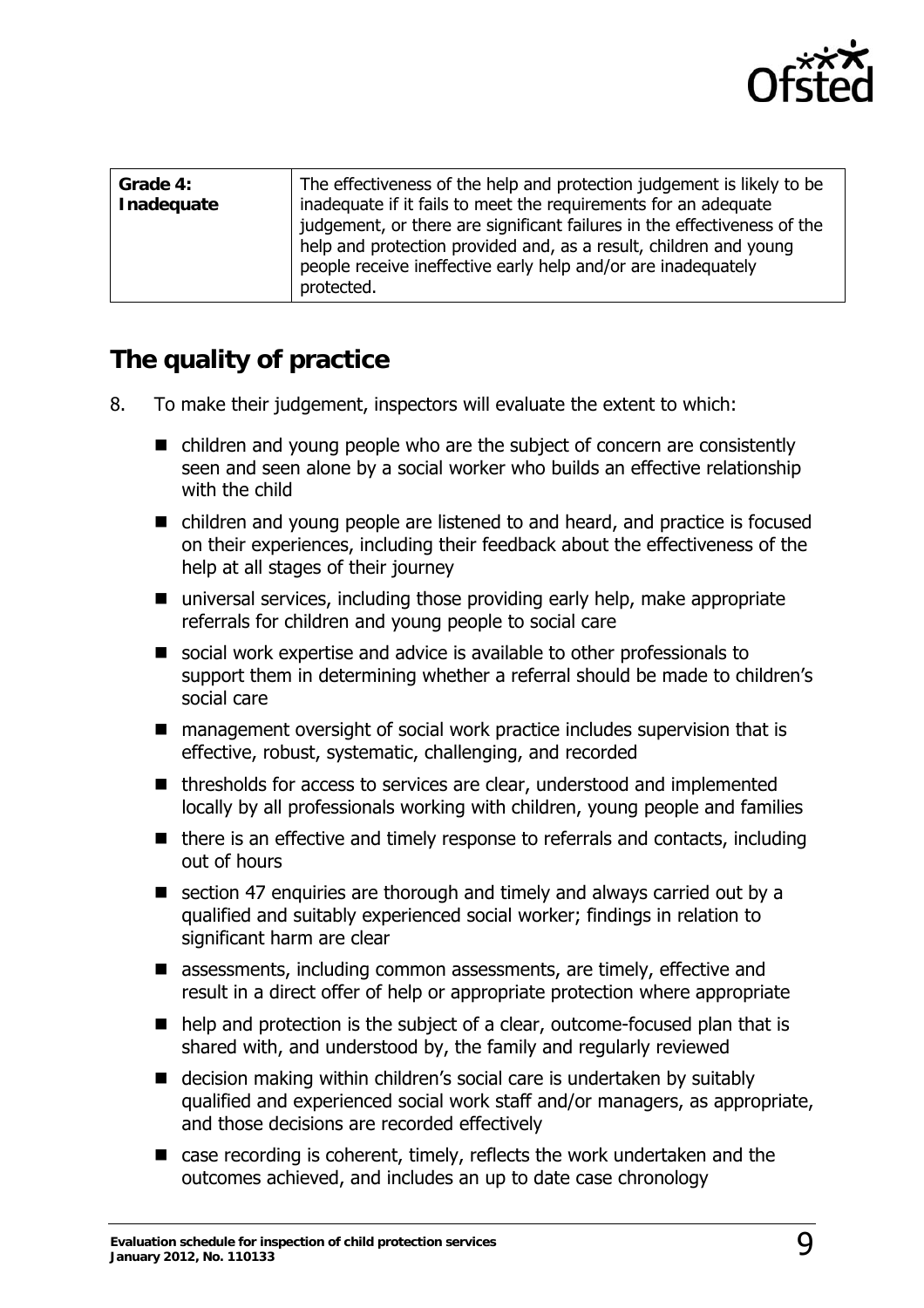

- **n** information sharing between agencies and professionals is timely, specific and effective
- multi-agency case conferences, strategy meetings and core groups are effective
- children, young people and families have access to the services of an advocate where appropriate.

#### **Grade descriptors: The quality of practice**

| Grade 1:<br>Outstanding | The quality of practice judgement is likely to be outstanding if all the<br>requirements for a good judgement are met or exceeded, in addition to the<br>following.<br>In almost all cases, practice is consistently of a high standard and<br>exceptionally child-centred.<br>There are a range of instances of highly effective practice that<br>■<br>contribute to significantly improved protection outcomes for children<br>and young people.<br>Social work practice is confident and secure, and is well informed by<br>ш                                                                                                                                                                                                                                                                                                                                                                                                                                                                                                                                                                                                                                                                                                                                                                                                                                                                                                                           |
|-------------------------|------------------------------------------------------------------------------------------------------------------------------------------------------------------------------------------------------------------------------------------------------------------------------------------------------------------------------------------------------------------------------------------------------------------------------------------------------------------------------------------------------------------------------------------------------------------------------------------------------------------------------------------------------------------------------------------------------------------------------------------------------------------------------------------------------------------------------------------------------------------------------------------------------------------------------------------------------------------------------------------------------------------------------------------------------------------------------------------------------------------------------------------------------------------------------------------------------------------------------------------------------------------------------------------------------------------------------------------------------------------------------------------------------------------------------------------------------------|
|                         | evidence, learning from practice, and contemporary theory research.<br>Management oversight is consistently challenging and results in<br>П<br>reflective practice and learning.                                                                                                                                                                                                                                                                                                                                                                                                                                                                                                                                                                                                                                                                                                                                                                                                                                                                                                                                                                                                                                                                                                                                                                                                                                                                           |
| Grade 2:<br>Good        | The quality of practice judgement is likely to be good if all the requirements<br>for an adequate judgement are met and some of those requirements are<br>exceeded, in addition to the following.<br>Social workers develop effective and ongoing relationships with<br>■<br>children and young people as the medium for their work.<br>Thresholds are well embedded and are reviewed and updated<br>■<br>regularly.<br>Children, young people and families are kept informed about all actions<br>п<br>and decisions being taken.<br>There is effective management oversight, monitoring, risk assessment<br>■<br>and decision making in almost all work with children and families.<br>In almost all cases, assessments are timely, of high quality, and result<br>in a direct offer of help or appropriate protection where appropriate.<br>Almost all case recording is coherent, timely, reflects the work<br>undertaken, is clear about the reasons for decisions, including<br>decisions not to take actions, and includes an up to date case<br>chronology.<br>Recording clearly demonstrates outcomes for children and young<br>people.<br>Plans are dynamic and change in the light of emerging issues.<br>Most multi-agency case conferences, strategy meetings and core<br>groups are consistently attended by key participants and are effective<br>forums for information sharing, planning, and informed and risk-based<br>decision making. |
|                         |                                                                                                                                                                                                                                                                                                                                                                                                                                                                                                                                                                                                                                                                                                                                                                                                                                                                                                                                                                                                                                                                                                                                                                                                                                                                                                                                                                                                                                                            |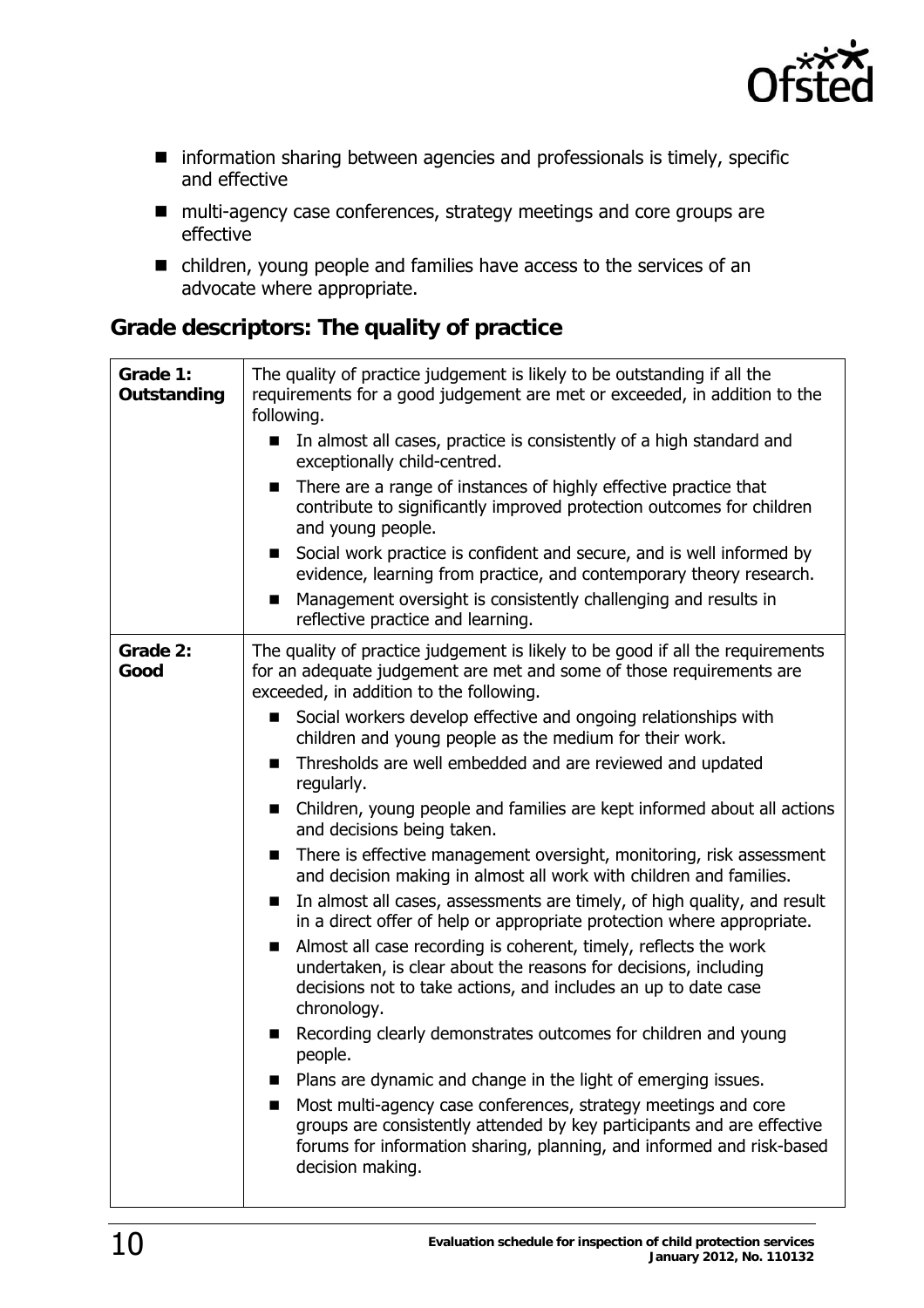

|          | Children, young people and families have access to the services of an<br>$\blacksquare$<br>advocate where appropriate.                                                                                                                                                                                        |
|----------|---------------------------------------------------------------------------------------------------------------------------------------------------------------------------------------------------------------------------------------------------------------------------------------------------------------|
| Grade 3: | The quality of practice judgement is likely to be adequate if the following                                                                                                                                                                                                                                   |
| Adequate | apply.                                                                                                                                                                                                                                                                                                        |
|          | Children who are the subject of concern are consistently seen alone by<br>a social worker.                                                                                                                                                                                                                    |
|          | Practice is focused on the experiences of children and young people,<br>and informed by their wishes and feelings.                                                                                                                                                                                            |
|          | Work with children and families is explained to, and understood by,<br>them in the majority of cases.                                                                                                                                                                                                         |
|          | Social work staff receive regular and effective supervision that is<br>focused on their work with children, young people and families.                                                                                                                                                                        |
|          | There is effective management oversight, monitoring, risk assessment<br>■<br>and decision making in most work with children and families.                                                                                                                                                                     |
|          | Locally agreed thresholds for access to services for children in need of<br>■<br>protection are understood across agencies.                                                                                                                                                                                   |
|          | Social work expertise and advice is available to other professionals to<br>■<br>support them in determining whether a referral should be made to<br>children's social care.                                                                                                                                   |
|          | Universal, preventative, and non-social care refer children and young<br>$\blacksquare$<br>people to social care in a timely and effective manner.                                                                                                                                                            |
|          | There is a timely response to referrals, which enables children and<br>young people to get the help and protection they need.                                                                                                                                                                                 |
|          | The management of, and response to, referrals concerning children<br>п<br>and young people who live in households where at least one parent or<br>carer misuses substances or suffers from mental ill health, or where<br>there is domestic violence, is timely and facilitates early help and<br>protection. |
|          | Section 47 enquiries are thorough and timely and always carried out by<br>a qualified and suitably experienced social worker. Findings in relation<br>to significant harm are clear.                                                                                                                          |
|          | In the majority of cases, assessments (including common assessments)<br>■<br>are timely and result in a direct offer of help or appropriate protection<br>where appropriate.                                                                                                                                  |
|          | Assessment and planning addresses children's physical, social,<br>■<br>emotional and/or educational needs, including supporting their<br>attendance and progression at school and their capacity to learn.                                                                                                    |
|          | Planning is outcome-focused and the progress and impact is<br>■<br>measureable and reviewed.                                                                                                                                                                                                                  |
|          | Decision making is undertaken by suitably qualified and experienced<br>п<br>social work staff and/or managers, as appropriate, and those decisions<br>are recorded effectively.                                                                                                                               |
|          | The majority of case recording is coherent, timely, reflects the work<br>■<br>undertaken, is clear about the reasons for decisions, including<br>decisions not to take actions, and includes an up to date case<br>chronology.                                                                                |
|          | Information sharing between agencies and professionals is timely,<br>$\blacksquare$                                                                                                                                                                                                                           |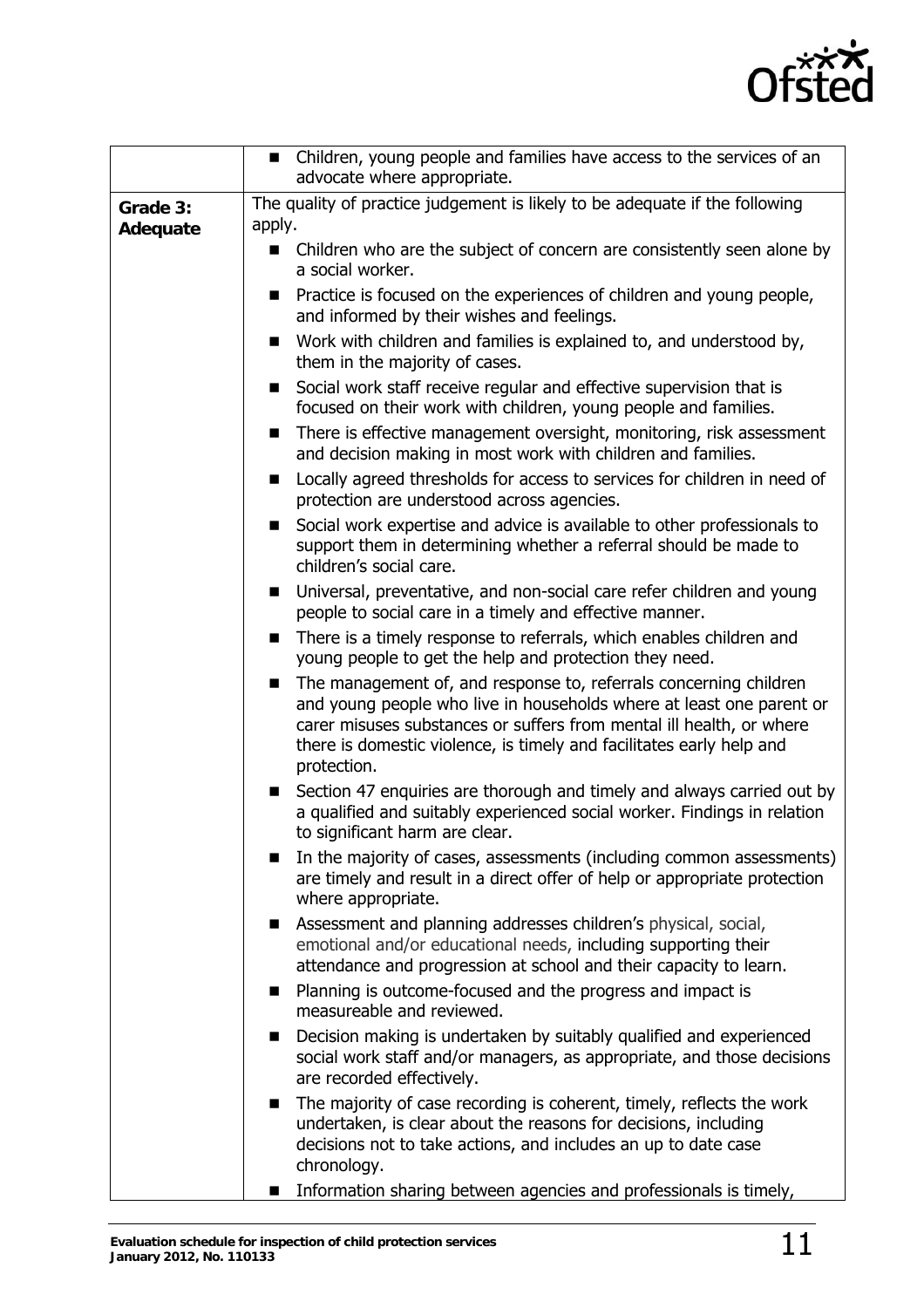

|                        | specific, effective and, where necessary, is the subject of consent to<br>that sharing by the family concerned.                                                                                                                                                                       |
|------------------------|---------------------------------------------------------------------------------------------------------------------------------------------------------------------------------------------------------------------------------------------------------------------------------------|
|                        | In the majority of cases, multi-agency case conferences, strategy<br>meetings and core groups are consistently attended by key participants<br>and are effective forums for information sharing, planning, and<br>informed and risk-based decision making.                            |
|                        | Response to children and young people at immediate risk of harm is<br>effective at all times, including out of normal office hours.                                                                                                                                                   |
| Grade 4:<br>Inadequate | The quality of practice judgement is likely to be inadequate if it fails to meet<br>the requirements for an adequate judgement, or if there are significant<br>failures and, as a result, children and young people are inadequately<br>protected and/or at risk of significant harm. |

#### **Leadership and governance**

- 9. This encompasses leadership and governance within the local authority, through both elected members and officers, and at both corporate and departmental levels, and through the Local Safeguarding Children Board (LSCB). It will evaluate how effectively the local authority leads partnership working in relation to early help and child protection, and the effectiveness and capacity of leadership in achieving and sustaining improvement.
- 10. To make their judgement, inspectors will evaluate the extent to which:
	- local strategic leaders prioritise, identify and implement ambitious strategies in relation to the provision of child protection services, including early help services
	- there is an effective shared local strategy to help and protect children and young people
	- $\blacksquare$  there are clear accountabilities and responsibilities between the LSCB, the Director of Children's Services, the Chief Executive, the Lead Member for Children's Services, and all other partners
	- $\blacksquare$  the LSCB meets its statutory duties and is effective
	- **P** performance management and evaluation is effective
	- $\blacksquare$  the local authority and its partners understand their key strengths and areas for development and take appropriate action
	- senior and middle managers exercise robust management oversight and are effective in tackling weaknesses and overcoming barriers to improvement
	- staff, at all levels, work in a culture of challenge, support and improvement
	- feedback from children, young people, families and front line staff, both individually and collectively, is taken into account and, where appropriate, impacts on strategy, service development and design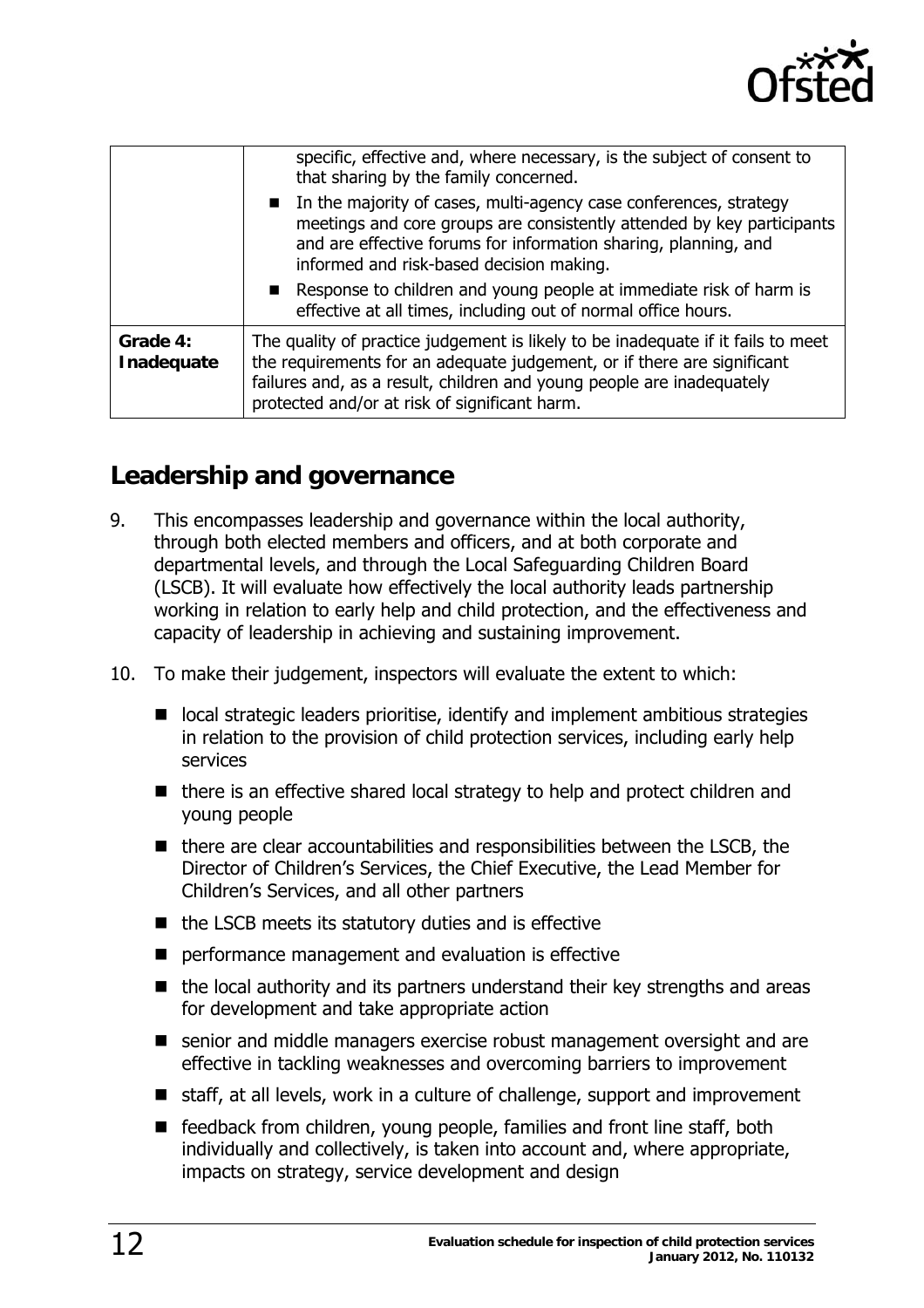

- there is effective and continuous learning from a range of sources, including complaints, serious case reviews and audits, peer review and challenge, inspection findings and research
- there is effective workforce planning, including planning to meet the needs of the local community and to reflect its diversity.

#### **Grade descriptors: Leadership and governance**

| Grade 1:<br>Outstanding | The leadership and governance judgement is likely to be<br>outstanding if all the requirements for a good judgement are met, in<br>addition to the following.<br>The effectiveness of the local authority's leadership is<br>recognised by partners as driving improvement across the<br>whole system.<br>There is clear evidence of a shared priority to delivering<br>$\blacksquare$<br>effective help and protection to all children at risk of harm,<br>given by all agencies and services, and this is translated into<br>action.<br>There is a shared and effective approach to performance<br>$\blacksquare$<br>management and improvement across all agencies.<br>All agencies and services work together as a single system to<br>$\blacksquare$<br>drive improvement in the effective protection of and help for<br>children and young people and in improving outcomes for<br>them.                                                                                                                                                                                                                                                                                                                                                                                                                                                             |
|-------------------------|------------------------------------------------------------------------------------------------------------------------------------------------------------------------------------------------------------------------------------------------------------------------------------------------------------------------------------------------------------------------------------------------------------------------------------------------------------------------------------------------------------------------------------------------------------------------------------------------------------------------------------------------------------------------------------------------------------------------------------------------------------------------------------------------------------------------------------------------------------------------------------------------------------------------------------------------------------------------------------------------------------------------------------------------------------------------------------------------------------------------------------------------------------------------------------------------------------------------------------------------------------------------------------------------------------------------------------------------------------|
| Grade 2:<br>Good        | The leadership and governance judgement is likely to be good if all<br>the requirements for an adequate judgement are met and some of<br>those requirements are exceeded, in addition to the following.<br>There is active and visible leadership and commitment from<br>■<br>the Leader or Mayor of the Council, from the Chief Executive,<br>and from the Lead Member for Children's Services.<br>Leadership, at all levels, is active and visible.<br>s.<br>Senior managers personally scrutinise and audit practice on a<br>■<br>regular basis.<br>The local authority and its partners have a consistent track<br>■<br>record of sustained improvement and are able to sustain those<br>improvements.<br>There is a robust and up to date joint strategic needs<br>■<br>assessment, which informs effective strategic commissioning,<br>both by the local authority and though joint commissioning.<br>The strategy includes a clearly articulated and deliverable early<br>■<br>help offer.<br>The LSCB provides effective challenge to all partner agencies,<br>ш<br>which drives improvement.<br>Elected members champion the needs of children and young<br>people and respond proactively and effectively to their needs.<br>The local authority can demonstrate that feedback from<br>children, young people and families, and from staff, both |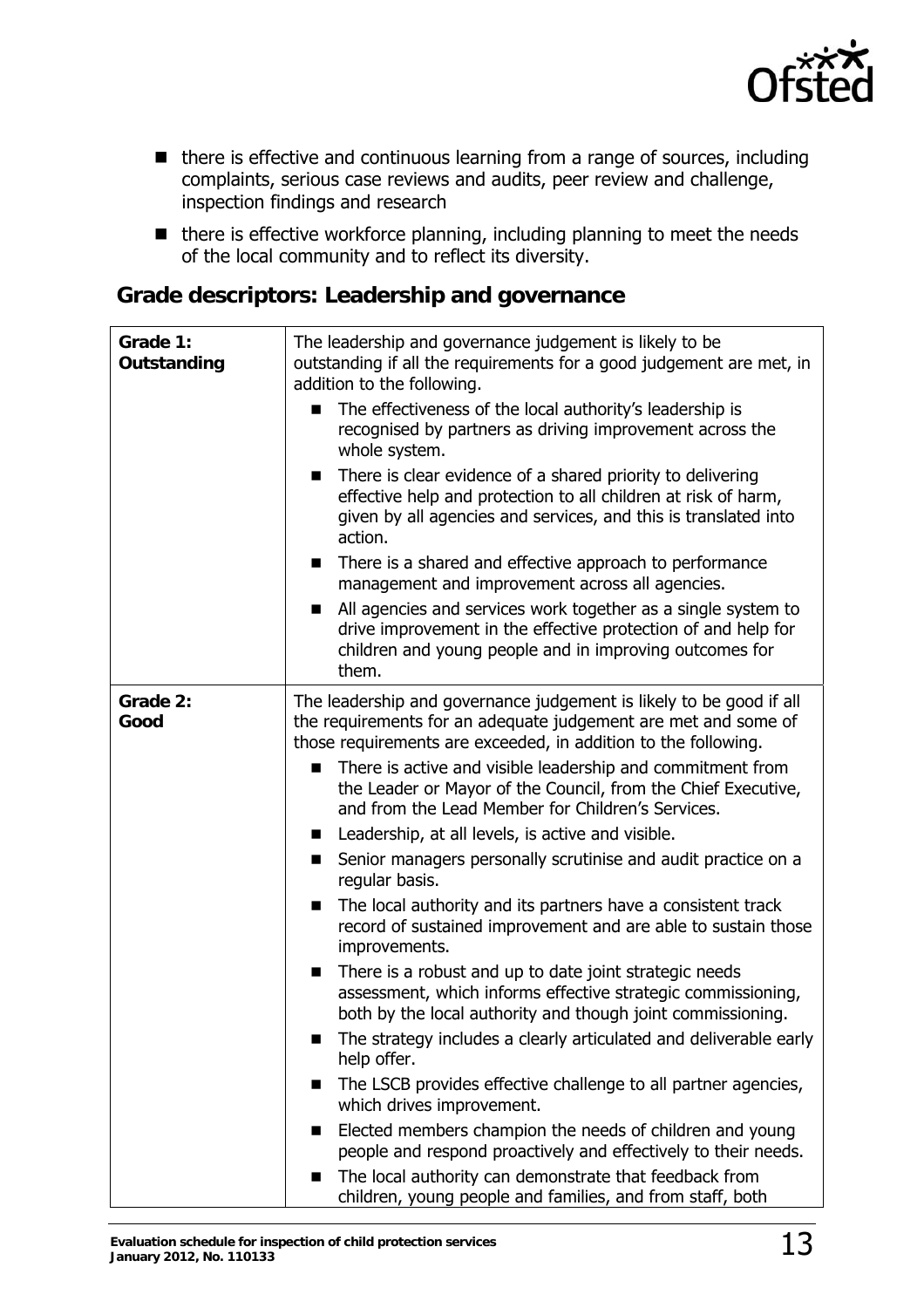

|                      | individually and collectively, impacts appropriately on strategy,<br>service development and design.                                                                                                                                                                                                                                                    |
|----------------------|---------------------------------------------------------------------------------------------------------------------------------------------------------------------------------------------------------------------------------------------------------------------------------------------------------------------------------------------------------|
|                      | Effective workforce planning addresses staffing requirements<br>$\blacksquare$<br>to meet the needs of the local community and to reflect its<br>diversity.                                                                                                                                                                                             |
|                      | Resource deficits are understood and risk assessed and<br>■<br>appropriate action is taken.                                                                                                                                                                                                                                                             |
|                      | Leaders are effective in tackling weaknesses and overcoming<br>$\mathbf{r}$<br>barriers to improvement.                                                                                                                                                                                                                                                 |
|                      | Management information is used effectively and the local<br>■<br>authority is responsive to changes and challenges; this is<br>demonstrated in the priorities set and the progress made.                                                                                                                                                                |
|                      | There are systematic mechanisms in place to feed back, act<br>$\blacksquare$<br>on, and evaluate the impact of learning from all sources.                                                                                                                                                                                                               |
|                      | There is effective and continuous learning from feedback from<br>$\blacksquare$<br>children, young people, families and carers, and from<br>practitioners, and a range of other sources, including<br>complaints, serious case reviews and audits, peer review and<br>challenge, inspection findings and research.                                      |
|                      | Knowledge, learning and development are well embedded and<br>demonstrate that staff increase their skills to effectively help<br>and protect children and young people.                                                                                                                                                                                 |
| Grade 3:<br>Adequate | The leadership and governance judgement is likely to be adequate if<br>the following apply.                                                                                                                                                                                                                                                             |
|                      | Leaders prioritise, identify and implement strategies in relation<br>$\blacksquare$<br>to the commissioning and provision of child protection<br>services, including early help services, which are clear about<br>priorities and identify what needs to be done to secure<br>improvement.                                                              |
|                      | The shared local strategy: is based on established local need;<br>$\mathbf{r}$<br>includes the provision of a range of services for early help; is<br>appropriately resourced; and is focused on the effectiveness of<br>help that is provided and the difference that it makes to<br>children and young people's lives.                                |
|                      | There are clear accountabilities and responsibilities between<br>the LSCB, the Director of Children's Services, the Chief<br>Executive and the Lead Member for Children's Services, to<br>ensure that sufficient and focused attention is given to<br>children and young people who are suffering, or likely to<br>suffer, harm from abuse and neglect. |
|                      | The LSCB has been effective in improving the quality of child<br>■<br>protection practice across the system, and all key partners are<br>committed to its work.                                                                                                                                                                                         |
|                      | The LSCB ensures that multi-agency training is available and<br>$\blacksquare$<br>effective in improving the protection of children and young<br>people.                                                                                                                                                                                                |
|                      | Performance management and evaluation is established within<br>the local authority and in partner agencies, and leads to                                                                                                                                                                                                                                |